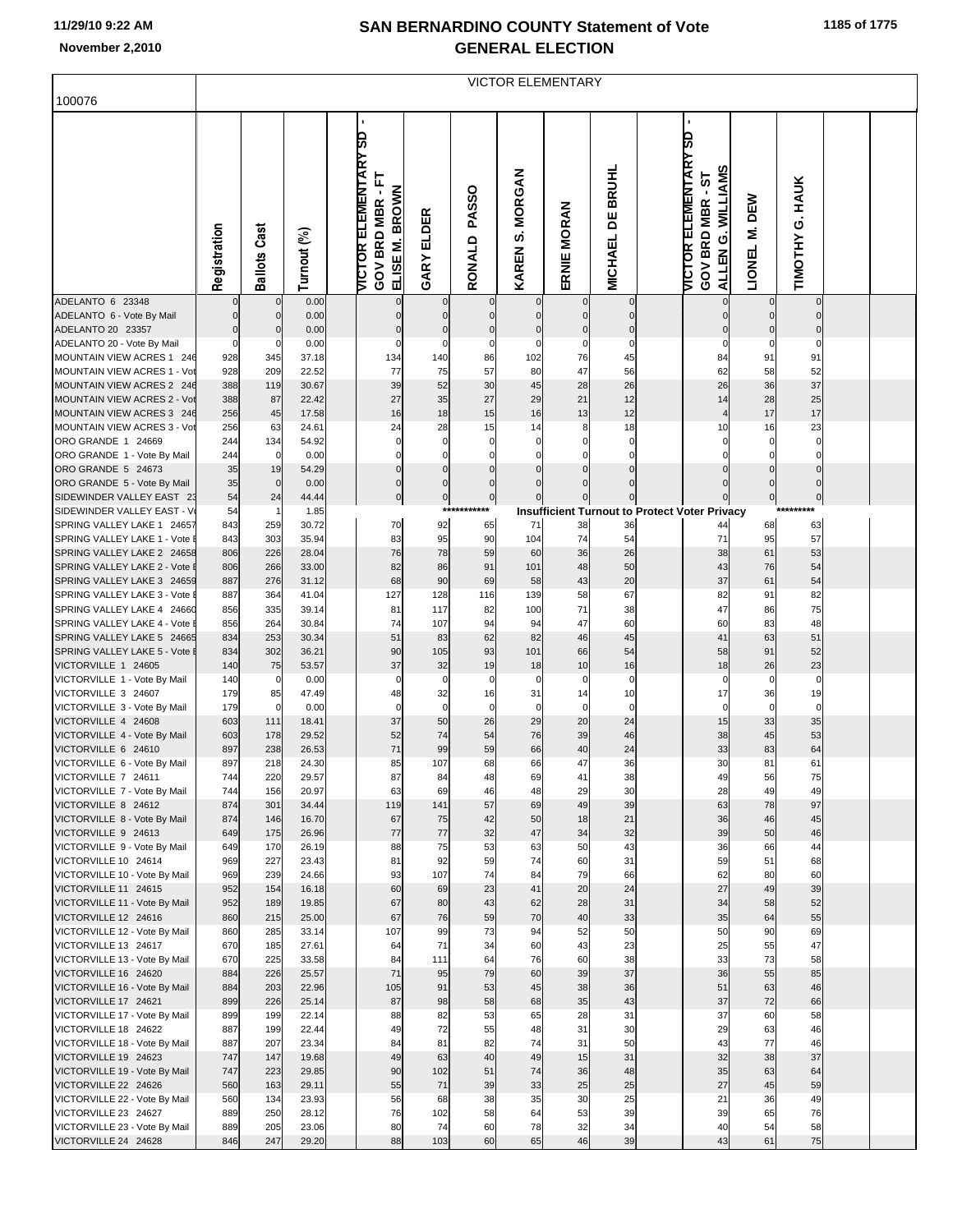| 1186 of 1775 |  |
|--------------|--|
|--------------|--|

|                                                        | <b>VICTOR ELEMENTARY</b> |                     |                |                                                             |                                               |                        |                                     |             |                                     |  |                                                                                                                  |                           |                 |  |  |
|--------------------------------------------------------|--------------------------|---------------------|----------------|-------------------------------------------------------------|-----------------------------------------------|------------------------|-------------------------------------|-------------|-------------------------------------|--|------------------------------------------------------------------------------------------------------------------|---------------------------|-----------------|--|--|
| 100076                                                 |                          |                     |                |                                                             |                                               |                        |                                     |             |                                     |  |                                                                                                                  |                           |                 |  |  |
|                                                        | Registration             | <b>Ballots Cast</b> | Turnout (%)    | ٠<br><b>VICTOR ELEMENTARY SD</b><br>Ë<br><b>GOV BRD MBR</b> | <b>BROWN</b><br><b>GARY ELDER</b><br>ELISE M. | <b>PASSO</b><br>RONALD | <b>MORGAN</b><br>s,<br><b>KAREN</b> | ERNIE MORAN | <b>BRUHL</b><br>뷤<br><b>MICHAEL</b> |  | <b>VICTOR ELEMENTARY SD</b><br><b>WILLIAMS</b><br>5<br>$\blacksquare$<br><b>GOV BRD MBR</b><br>ώ<br><b>ALLEN</b> | DEW<br>Ż<br><b>LIONEL</b> | TIMOTHY G. HAUK |  |  |
| VICTORVILLE 24 - Vote By Mail<br>VICTORVILLE 25 24629  | 846<br>841               | 203<br>238          | 24.00<br>28.30 |                                                             | 73<br>77<br>93<br>81                          | 61<br>53               | 74<br>53                            | 33<br>31    | 40<br>34                            |  | 43<br>32                                                                                                         | 56<br>54                  | 55<br>76        |  |  |
| VICTORVILLE 25 - Vote By Mail                          | 841                      | 182                 | 21.64          |                                                             | 93<br>99                                      | 43                     | 59                                  | 45          | 27                                  |  | 39                                                                                                               | 56                        | 59              |  |  |
| VICTORVILLE 26 24630                                   | 754                      | 211                 | 27.98          |                                                             | 68<br>77                                      | 37                     | 56                                  | 36          | 47                                  |  | 31                                                                                                               | 56                        | 68              |  |  |
| VICTORVILLE 26 - Vote By Mail                          | 754                      | 152                 | 20.16          |                                                             | 52<br>64                                      | 46                     | 59                                  | 31          | 20                                  |  | 38                                                                                                               | 41                        | 42              |  |  |
| VICTORVILLE 28 24632                                   | 834                      | 236                 | 28.30          | 114                                                         | 99                                            | 51                     | 66                                  | 42          | 39                                  |  | 44                                                                                                               | 73                        | 72              |  |  |
| VICTORVILLE 28 - Vote By Mail                          | 834                      | 131                 | 15.71          |                                                             | 68<br>54                                      | 37                     | 36                                  | 22          | 26                                  |  | 26                                                                                                               | 43                        | 43              |  |  |
| VICTORVILLE 29 24633                                   | 427                      | 157                 | 36.77          |                                                             | 47<br>53                                      | 36                     | 37                                  | 35          | 16                                  |  | 24                                                                                                               | 46                        | 37              |  |  |
| VICTORVILLE 29 - Vote By Mail                          | 427                      | 138                 | 32.32          |                                                             | 45<br>50                                      | 44                     | 52                                  | 20          | 25                                  |  | 35                                                                                                               | 38                        | 27              |  |  |
| VICTORVILLE 30 24634<br>VICTORVILLE 30 - Vote By Mail  | 904<br>904               | 248<br>187          | 27.43<br>20.69 |                                                             | 86<br>102<br>74<br>81                         | 66<br>56               | 49<br>65                            | 37<br>31    | 30<br>31                            |  | 45<br>32                                                                                                         | 60<br>56                  | 67<br>63        |  |  |
| VICTORVILLE 31 24635                                   | 694                      | 138                 | 19.88          |                                                             | 51<br>47                                      | 46                     | 47                                  | 19          | 23                                  |  | 20                                                                                                               | 46                        | 28              |  |  |
| VICTORVILLE 31 - Vote By Mail                          | 694                      | 248                 | 35.73          |                                                             | 86<br>84                                      | 89                     | 88                                  | 32          | 39                                  |  | 48                                                                                                               | 80                        | 49              |  |  |
| VICTORVILLE 33 24637                                   | 731                      | 226                 | 30.92          |                                                             | 72<br>76                                      | 79                     | 59                                  | 45          | 31                                  |  | 36                                                                                                               | 66                        | 58              |  |  |
| VICTORVILLE 33 - Vote By Mail                          | 731                      | 176                 | 24.08          |                                                             | 63<br>80                                      | 64                     | 54                                  | 27          | 32                                  |  | 36                                                                                                               | 54                        | 45              |  |  |
| VICTORVILLE 34 24638                                   | 873                      | 258                 | 29.55          |                                                             | 91<br>99                                      | 67                     | 64                                  | 27          | 46                                  |  | 46                                                                                                               | 46                        | 88              |  |  |
| VICTORVILLE 34 - Vote By Mail                          | 873                      | 164                 | 18.79          |                                                             | 63<br>72                                      | 43                     | 45                                  | 24          | 36                                  |  | 40                                                                                                               | 52                        | 39              |  |  |
| VICTORVILLE 35 24639                                   | 702                      | 188                 | 26.78          |                                                             | 53<br>71                                      | 48                     | 46                                  | 15          | 30                                  |  | 39                                                                                                               | 48                        | 49              |  |  |
| VICTORVILLE 35 - Vote By Mail<br>VICTORVILLE 36 24640  | 702<br>940               | 181<br>292          | 25.78<br>31.06 |                                                             | 72<br>79<br>92<br>103                         | 55<br>46               | 54<br>47                            | 25<br>15    | 33<br>42                            |  | 28<br>37                                                                                                         | 59<br>54                  | 48<br>79        |  |  |
| VICTORVILLE 36 - Vote By Mail                          | 940                      | 184                 | 19.57          |                                                             | 72<br>81                                      | 57                     | 57                                  | 20          | 36                                  |  | 29                                                                                                               | 50                        | 67              |  |  |
| VICTORVILLE 39 24643                                   | 846                      | 208                 | 24.59          |                                                             | 73<br>82                                      | 62                     | 55                                  | 39          | 28                                  |  | 33                                                                                                               | 54                        | 68              |  |  |
| VICTORVILLE 39 - Vote By Mail                          | 846                      | 212                 | 25.06          |                                                             | 90<br>84                                      | 80                     | 65                                  | 31          | 61                                  |  | 39                                                                                                               | 74                        | 52              |  |  |
| VICTORVILLE 45 24645                                   | 642                      | 169                 | 26.32          |                                                             | 63<br>72                                      | 39                     | 34                                  | 30          | 30                                  |  | 28                                                                                                               | 51                        | 45              |  |  |
| VICTORVILLE 45 - Vote By Mail                          | 642                      | 145                 | 22.59          |                                                             | 63<br>68                                      | 41                     | 45                                  | 26          | 27                                  |  | 26                                                                                                               | 47                        | 40              |  |  |
| VICTORVILLE 57 24648                                   | 796                      | 231                 | 29.02          |                                                             | 90<br>87                                      | 53                     | 53                                  | 37          | 26                                  |  | 35                                                                                                               | 56                        | 76              |  |  |
| VICTORVILLE 57 - Vote By Mail<br>VICTORVILLE 59 24649  | 796<br>856               | 169<br>275          | 21.23<br>32.13 | 105                                                         | 68<br>75<br>104                               | 40<br>64               | 56<br>70                            | 24<br>39    | 30<br>41                            |  | 39<br>43                                                                                                         | 47<br>72                  | 49<br>79        |  |  |
| VICTORVILLE 59 - Vote By Mail                          | 856                      | 254                 | 29.67          | 116                                                         | 120                                           | 77                     | 91                                  | 45          | 47                                  |  | 60                                                                                                               | 69                        | 77              |  |  |
| VICTORVILLE 60 24650                                   | 810                      | 151                 | 18.64          |                                                             | 53<br>61                                      | 37                     | 34                                  | 38          | 22                                  |  | 30                                                                                                               | 40                        | 49              |  |  |
| VICTORVILLE 60 - Vote By Mail                          | 810                      | 140                 | 17.28          |                                                             | 69<br>71                                      | 37                     | 60                                  | 31          | 21                                  |  | 32                                                                                                               | 51                        | 32              |  |  |
| VICTORVILLE 61 24651                                   | 736                      | 215                 | 29.21          |                                                             | 67<br>82                                      | 52                     | 57                                  | 22          | 38                                  |  | 36                                                                                                               | 52                        | 66              |  |  |
| VICTORVILLE 61 - Vote By Mail                          | 736                      | 176                 | 23.91          |                                                             | 71<br>78                                      | 48                     | 51                                  | 37          | 27                                  |  | 37                                                                                                               | 38                        | 68              |  |  |
| VICTORVILLE 63 24653                                   | 657                      | 165                 | 25.11          |                                                             | 65<br>63                                      | 56                     | 48                                  | 27          | 30                                  |  | 25                                                                                                               | 52                        | 51              |  |  |
| VICTORVILLE 63 - Vote By Mail<br>VICTORVILLE 64 24654  | 657<br>791               | 179<br>201          | 27.25<br>25.41 |                                                             | 70<br>70<br>83<br>93                          | 69<br>51               | 69<br>58                            | 34<br>44    | 46<br>47                            |  | 25<br>29                                                                                                         | 72<br>71                  | 48<br>56        |  |  |
| VICTORVILLE 64 - Vote By Mail                          | 791                      | 189                 | 23.89          |                                                             | 70<br>73                                      | 53                     | 61                                  | 41          | 60                                  |  | 39                                                                                                               | 66                        | 45              |  |  |
| VICTORVILLE 65 24655                                   | 788                      | 182                 | 23.10          |                                                             | 59<br>54                                      | 42                     | 56                                  | 43          | 32                                  |  | 39                                                                                                               | 46                        | 48              |  |  |
| VICTORVILLE 65 - Vote By Mail                          | 788                      | 170                 | 21.57          |                                                             | 73<br>83                                      | 57                     | 58                                  | 33          | 40                                  |  | 38                                                                                                               | 64                        | 44              |  |  |
| <b>Precinct Totals</b>                                 | 34002                    | 9468                | 27.85          | 3166                                                        | 3620                                          | 2274                   | 2484                                | 1587        | 1418                                |  | 1596                                                                                                             | 2506                      | 2613            |  |  |
| Vote By Mail Totals                                    | 34002                    | 8416                | 24.75          | 3224                                                        | 3517                                          | 2534                   | 2851                                | 1578        | 1660                                |  | 1703                                                                                                             | 2592                      | 2197            |  |  |
| <b>Grand Totals</b>                                    | 34002                    | 17884               | 52.60          | 6390                                                        | 7137                                          | 4808                   | 5335                                | 3165        | 3078                                |  | 3299                                                                                                             | 5098                      | 4810            |  |  |
| San Bernardino County                                  | 34002                    | 17884               | 52.60          | 6390                                                        | 7137                                          | 4808                   | 5335                                | 3165        | 3078                                |  | 3299                                                                                                             | 5098                      | 4810            |  |  |
| State Bd of Equal 3                                    | 34002                    | 17884               | 52.60          | 6390                                                        | 7137                                          | 4808                   | 5335                                | 3165        | 3078                                |  | 3299                                                                                                             | 5098                      | 4810            |  |  |
| Congressional District 25                              | 29478                    | 14877               | 50.47          | 5588                                                        | 6156                                          | 3987                   | 4425                                | 2638        | 2628                                |  | 2778                                                                                                             | 4323                      | 4221            |  |  |
| <b>Congressional District 41</b><br>Senate District 17 | 4524<br>34002            | 3007<br>17884       | 66.47<br>52.60 | 802<br>6390                                                 | 981<br>7137                                   | 821<br>4808            | 910<br>5335                         | 527<br>3165 | 450<br>3078                         |  | 521<br>3299                                                                                                      | 775<br>5098               | 589<br>4810     |  |  |
| Assembly District 36                                   | 33948                    | 17859               | 52.61          | 6390                                                        | 7137                                          | 4808                   | 5335                                | 3165        | 3078                                |  | 3299                                                                                                             | 5098                      | 4810            |  |  |
| Assembly District 59                                   | 54                       | 25                  | 46.30          |                                                             | $\mathbf 0$<br>$\mathbf 0$                    | $\mathbf 0$            | $\mathbf 0$                         | $\mathbf 0$ | $\Omega$                            |  | 0                                                                                                                | $\mathbf 0$               | $\Omega$        |  |  |
| Supervisorial District 1                               | 34002                    | 17884               | 52.60          | 6390                                                        | 7137                                          | 4808                   | 5335                                | 3165        | 3078                                |  | 3299                                                                                                             | 5098                      | 4810            |  |  |
| City of Adelanto                                       | $\Omega$                 | C                   | 0.00           |                                                             | $\Omega$<br>$\Omega$                          | $\Omega$               | $\Omega$                            | $\Omega$    | $\Omega$                            |  | $\Omega$                                                                                                         | 0                         | 0               |  |  |
| City of Victorville                                    | 27871                    | 13990               | 50.20          | 5271                                                        | 5808                                          | 3757                   | 4139                                | 2445        | 2459                                |  | 2578                                                                                                             | 4077                      | 3976            |  |  |
| Unincorporated Area                                    | 6131                     | 3894                | 63.51          | 1119                                                        | 1329                                          | 1051                   | 1196                                | 720         | 619                                 |  | 721                                                                                                              | 1021                      | 834             |  |  |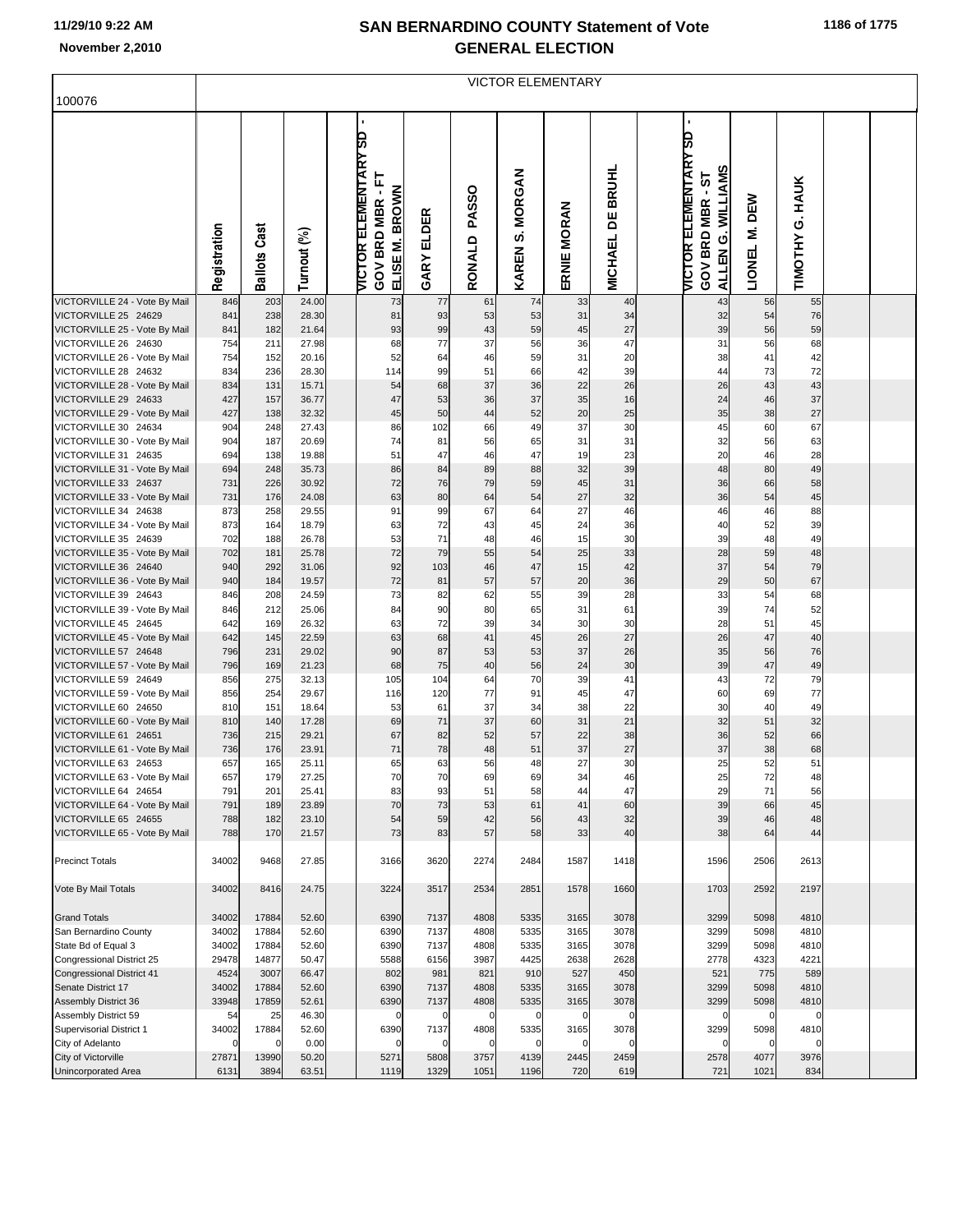|                                                           | <b>VICTOR ELEMENTARY</b> |                            |                |  |                                                                                     |                            |                            |                              |                                  |                         |  |                                                                                      |                    |                           |  |  |
|-----------------------------------------------------------|--------------------------|----------------------------|----------------|--|-------------------------------------------------------------------------------------|----------------------------|----------------------------|------------------------------|----------------------------------|-------------------------|--|--------------------------------------------------------------------------------------|--------------------|---------------------------|--|--|
| 100076                                                    |                          |                            |                |  |                                                                                     |                            |                            |                              |                                  |                         |  |                                                                                      |                    |                           |  |  |
|                                                           | Registration             | <b>Ballots Cast</b>        | Turnout (%)    |  | $\blacksquare$<br><b>VICTOR ELEMENTARY SD</b><br>GOV BRD MBR - FT<br>ELISE M. BROWN | <b>GARY ELDER</b>          | <b>PASSO</b><br>RONALD     | <b>MORGAN</b><br>()<br>KAREN | ERNIE MORAN                      | <b>MICHAEL DE BRUHL</b> |  | <b>VICTOR ELEMENTARY SD</b><br><b>WILLIAMS</b><br>5<br><b>GOV BRD MBR</b><br>ALLENG. | DEW<br>Σ<br>LIONEL | <b>HAUK</b><br>TIMOTHY G. |  |  |
| ADELANTO 6 23348                                          |                          | $\mathbf 0$                | 0.00           |  |                                                                                     | $\mathbf 0$                |                            | $\mathbf 0$                  | $\overline{0}$                   | $\mathbf 0$<br>$\Omega$ |  | $\overline{0}$                                                                       | 0                  | $\mathbf 0$               |  |  |
| ADELANTO 6 - Vote By Mail<br>ADELANTO 20 23357            | 0<br>$\mathbf{0}$        | $\mathbf 0$<br>$\mathbf 0$ | 0.00<br>0.00   |  | 0<br>$\mathbf{0}$                                                                   | $\mathbf 0$<br>$\mathbf 0$ | $\mathbf 0$<br>$\mathbf 0$ | $\mathbf 0$<br>$\mathbf 0$   | $\overline{0}$<br>$\overline{0}$ | $\mathbf 0$             |  | 0<br>0                                                                               | 0<br>$\mathbf 0$   | $\mathbf 0$<br>0          |  |  |
| ADELANTO 20 - Vote By Mail                                | $\mathbf 0$              | $\mathbf 0$                | 0.00           |  | C                                                                                   | $\pmb{0}$                  | $\pmb{0}$                  | 0                            | $\mathbf 0$                      | 0                       |  | 0                                                                                    | 0                  | 0                         |  |  |
| MOUNTAIN VIEW ACRES 1 246                                 | 928                      | 345                        | 37.18          |  | 134                                                                                 | 140                        | 86                         | 102                          | 76                               | 45                      |  | 84                                                                                   | 91                 | 91                        |  |  |
| MOUNTAIN VIEW ACRES 1 - Vot<br>MOUNTAIN VIEW ACRES 2 246  | 928<br>388               | 209<br>119                 | 22.52<br>30.67 |  | 77<br>39                                                                            | 75<br>52                   | 57<br>30                   | 80<br>45                     | 47<br>28                         | 56<br>26                |  | 62<br>26                                                                             | 58<br>36           | 52<br>37                  |  |  |
| MOUNTAIN VIEW ACRES 2 - Vot                               | 388                      | 87                         | 22.42          |  | 27                                                                                  | 35                         | 27                         | 29                           | 21                               | 12                      |  | 14                                                                                   | 28                 | 25                        |  |  |
| MOUNTAIN VIEW ACRES 3 246                                 | 256                      | 45                         | 17.58          |  | 16                                                                                  | 18                         | 15                         | 16                           | 13                               | 12                      |  | $\overline{4}$                                                                       | 17                 | 17                        |  |  |
| MOUNTAIN VIEW ACRES 3 - Vot                               | 256                      | 63                         | 24.61          |  | 24                                                                                  | 28                         | 15                         | 14                           | 8                                | 18                      |  | 10                                                                                   | 16                 | 23                        |  |  |
| ORO GRANDE 1 24669                                        | 244                      | 134                        | 54.92          |  | $\mathbf 0$                                                                         | $\mathbf 0$                | $\mathbf 0$                | 0                            | $\mathbf 0$                      | $\mathbf 0$             |  | 0                                                                                    | 0                  | 0                         |  |  |
| ORO GRANDE 1 - Vote By Mail<br>ORO GRANDE 5 24673         | 244<br>35                | $\mathbf 0$<br>19          | 0.00<br>54.29  |  | 0<br>$\mathbf 0$                                                                    | 0<br>$\mathbf 0$           | 0<br>0                     | 0                            | 0<br>$\mathbf 0$                 | 0<br>$\Omega$           |  | 0<br>$\mathbf 0$                                                                     | 0<br>$\mathbf 0$   | 0<br>$\pmb{0}$            |  |  |
| ORO GRANDE 5 - Vote By Mail                               | 35                       | $\mathbf 0$                | 0.00           |  | $\mathbf 0$                                                                         | 0                          | $\mathbf 0$                | $\Omega$                     |                                  |                         |  | 0                                                                                    | 0                  | 0                         |  |  |
| SIDEWINDER VALLEY EAST 23                                 | 54                       | 24                         | 44.44          |  | $\pmb{0}$                                                                           | $\circ$                    | $\mathbf{0}$               |                              | $\overline{0}$                   | 0                       |  |                                                                                      | $\bf{0}$           | 0                         |  |  |
| SIDEWINDER VALLEY EAST - V                                | 54                       | -1                         | 1.85           |  |                                                                                     | ***                        | *******                    |                              |                                  |                         |  | <b>Insufficient Turnout to Protect Voter Privacy</b>                                 |                    |                           |  |  |
| SPRING VALLEY LAKE 1 24657                                | 843                      | 259                        | 30.72          |  | 70                                                                                  | 92                         | 65                         | 71                           | 38                               | 36                      |  | 44                                                                                   | 68                 | 63                        |  |  |
| SPRING VALLEY LAKE 1 - Vote<br>SPRING VALLEY LAKE 2 24658 | 843<br>806               | 303<br>226                 | 35.94<br>28.04 |  | 83<br>76                                                                            | 95<br>78                   | 90<br>59                   | 104<br>60                    | 74<br>36                         | 54<br>26                |  | 71<br>38                                                                             | 95<br>61           | 57<br>53                  |  |  |
| SPRING VALLEY LAKE 2 - Vote I                             | 806                      | 266                        | 33.00          |  | 82                                                                                  | 86                         | 91                         | 101                          | 48                               | 50                      |  | 43                                                                                   | 76                 | 54                        |  |  |
| SPRING VALLEY LAKE 3 24659                                | 887                      | 276                        | 31.12          |  | 68                                                                                  | 90                         | 69                         | 58                           | 43                               | 20                      |  | 37                                                                                   | 61                 | 54                        |  |  |
| SPRING VALLEY LAKE 3 - Vote                               | 887                      | 364                        | 41.04          |  | 127                                                                                 | 128                        | 116                        | 139                          | 58                               | 67                      |  | 82                                                                                   | 91                 | 82                        |  |  |
| SPRING VALLEY LAKE 4 24660                                | 856                      | 335                        | 39.14          |  | 81                                                                                  | 117                        | 82                         | 100                          | 71                               | 38                      |  | 47                                                                                   | 86                 | 75                        |  |  |
| SPRING VALLEY LAKE 4 - Vote<br>SPRING VALLEY LAKE 5 24665 | 856<br>834               | 264<br>253                 | 30.84<br>30.34 |  | 74<br>51                                                                            | 107<br>83                  | 94<br>62                   | 94<br>82                     | 47<br>46                         | 60<br>45                |  | 60<br>41                                                                             | 83<br>63           | 48<br>51                  |  |  |
| SPRING VALLEY LAKE 5 - Vote I                             | 834                      | 302                        | 36.21          |  | 90                                                                                  | 105                        | 93                         | 101                          | 66                               | 54                      |  | 58                                                                                   | 91                 | 52                        |  |  |
| VICTORVILLE 1 24605                                       | 140                      | 75                         | 53.57          |  | 37                                                                                  | 32                         | 19                         | 18                           | 10                               | 16                      |  | 18                                                                                   | 26                 | 23                        |  |  |
| VICTORVILLE 1 - Vote By Mail                              | 140                      | $\mathbf 0$                | 0.00           |  | C                                                                                   | 0                          | 0                          | 0                            | $\pmb{0}$                        | 0                       |  | 0                                                                                    | 0                  | $\pmb{0}$                 |  |  |
| VICTORVILLE 3 24607                                       | 179                      | 85                         | 47.49          |  | 48                                                                                  | 32                         | 16                         | 31                           | 14                               | 10                      |  | 17                                                                                   | 36                 | 19                        |  |  |
| VICTORVILLE 3 - Vote By Mail<br>VICTORVILLE 4 24608       | 179<br>603               | $\overline{0}$<br>111      | 0.00<br>18.41  |  | $\mathbf 0$<br>37                                                                   | $\mathbf 0$<br>50          | $\mathbf 0$<br>26          | 0<br>29                      | $\overline{0}$<br>20             | $\mathbf 0$<br>24       |  | $\circ$<br>15                                                                        | $\mathbf 0$<br>33  | $\mathbf 0$<br>35         |  |  |
| VICTORVILLE 4 - Vote By Mail                              | 603                      | 178                        | 29.52          |  | 52                                                                                  | 74                         | 54                         | 76                           | 39                               | 46                      |  | 38                                                                                   | 45                 | 53                        |  |  |
| VICTORVILLE 6 24610                                       | 897                      | 238                        | 26.53          |  | 71                                                                                  | 99                         | 59                         | 66                           | 40                               | 24                      |  | 33                                                                                   | 83                 | 64                        |  |  |
| VICTORVILLE 6 - Vote By Mail                              | 897                      | 218                        | 24.30          |  | 85                                                                                  | 107                        | 68                         | 66                           | 47                               | 36                      |  | 30                                                                                   | 81                 | 61                        |  |  |
| VICTORVILLE 7 24611<br>VICTORVILLE 7 - Vote By Mail       | 744<br>744               | 220<br>156                 | 29.57<br>20.97 |  | 87<br>63                                                                            | 84<br>69                   | 48<br>46                   | 69<br>48                     | 41<br>29                         | 38<br>30                |  | 49<br>28                                                                             | 56<br>49           | 75<br>49                  |  |  |
| VICTORVILLE 8 24612                                       | 874                      | 301                        | 34.44          |  | 119                                                                                 | 141                        | 57                         | 69                           | 49                               | 39                      |  | 63                                                                                   | 78                 | 97                        |  |  |
| VICTORVILLE 8 - Vote By Mail                              | 874                      | 146                        | 16.70          |  | 67                                                                                  | 75                         | 42                         | 50                           | 18                               | 21                      |  | 36                                                                                   | 46                 | 45                        |  |  |
| VICTORVILLE 9 24613                                       | 649                      | 175                        | 26.96          |  | 77                                                                                  | 77                         | 32                         | 47                           | 34                               | 32                      |  | 39                                                                                   | 50                 | 46                        |  |  |
| VICTORVILLE 9 - Vote By Mail                              | 649                      | 170                        | 26.19          |  | 88                                                                                  | 75                         | 53                         | 63                           | 50                               | 43                      |  | 36                                                                                   | 66                 | 44                        |  |  |
| VICTORVILLE 10 24614<br>VICTORVILLE 10 - Vote By Mail     | 969<br>969               | 227<br>239                 | 23.43<br>24.66 |  | 81<br>93                                                                            | 92<br>107                  | 59<br>74                   | 74<br>84                     | 60<br>79                         | 31<br>66                |  | 59<br>62                                                                             | 51<br>80           | 68<br>60                  |  |  |
| VICTORVILLE 11 24615                                      | 952                      | 154                        | 16.18          |  | 60                                                                                  | 69                         | 23                         | 41                           | 20                               | 24                      |  | 27                                                                                   | 49                 | 39                        |  |  |
| VICTORVILLE 11 - Vote By Mail                             | 952                      | 189                        | 19.85          |  | 67                                                                                  | 80                         | 43                         | 62                           | 28                               | 31                      |  | 34                                                                                   | 58                 | 52                        |  |  |
| VICTORVILLE 12 24616                                      | 860                      | 215                        | 25.00          |  | 67                                                                                  | 76                         | 59                         | 70                           | 40                               | 33                      |  | 35                                                                                   | 64                 | 55                        |  |  |
| VICTORVILLE 12 - Vote By Mail<br>VICTORVILLE 13 24617     | 860<br>670               | 285<br>185                 | 33.14<br>27.61 |  | 107<br>64                                                                           | 99<br>71                   | 73<br>34                   | 94<br>60                     | 52<br>43                         | 50<br>23                |  | 50<br>25                                                                             | 90<br>55           | 69<br>47                  |  |  |
| VICTORVILLE 13 - Vote By Mail                             | 670                      | 225                        | 33.58          |  | 84                                                                                  | 111                        | 64                         | 76                           | 60                               | 38                      |  | 33                                                                                   | 73                 | 58                        |  |  |
| VICTORVILLE 16 24620                                      | 884                      | 226                        | 25.57          |  | 71                                                                                  | 95                         | 79                         | 60                           | 39                               | 37                      |  | 36                                                                                   | 55                 | 85                        |  |  |
| VICTORVILLE 16 - Vote By Mail                             | 884                      | 203                        | 22.96          |  | 105                                                                                 | 91                         | 53                         | 45                           | 38                               | 36                      |  | 51                                                                                   | 63                 | 46                        |  |  |
| VICTORVILLE 17 24621                                      | 899                      | 226                        | 25.14          |  | 87                                                                                  | 98                         | 58                         | 68                           | 35                               | 43                      |  | 37                                                                                   | 72                 | 66                        |  |  |
| VICTORVILLE 17 - Vote By Mail<br>VICTORVILLE 18 24622     | 899<br>887               | 199<br>199                 | 22.14<br>22.44 |  | 88<br>49                                                                            | 82<br>72                   | 53<br>55                   | 65<br>48                     | 28<br>31                         | 31<br>30                |  | 37<br>29                                                                             | 60<br>63           | 58<br>46                  |  |  |
| VICTORVILLE 18 - Vote By Mail                             | 887                      | 207                        | 23.34          |  | 84                                                                                  | 81                         | 82                         | 74                           | 31                               | 50                      |  | 43                                                                                   | 77                 | 46                        |  |  |
| VICTORVILLE 19 24623                                      | 747                      | 147                        | 19.68          |  | 49                                                                                  | 63                         | 40                         | 49                           | 15                               | 31                      |  | 32                                                                                   | 38                 | 37                        |  |  |
| VICTORVILLE 19 - Vote By Mail                             | 747                      | 223                        | 29.85          |  | 90                                                                                  | 102                        | 51                         | 74                           | 36                               | 48                      |  | 35                                                                                   | 63                 | 64                        |  |  |
| VICTORVILLE 22 24626                                      | 560                      | 163                        | 29.11          |  | 55                                                                                  | 71                         | 39                         | 33                           | 25                               | 25                      |  | 27                                                                                   | 45                 | 59                        |  |  |
| VICTORVILLE 22 - Vote By Mail<br>VICTORVILLE 23 24627     | 560<br>889               | 134<br>250                 | 23.93<br>28.12 |  | 56<br>76                                                                            | 68<br>102                  | 38<br>58                   | 35<br>64                     | 30<br>53                         | 25<br>39                |  | 21<br>39                                                                             | 36<br>65           | 49<br>76                  |  |  |
| VICTORVILLE 23 - Vote By Mail                             | 889                      | 205                        | 23.06          |  | 80                                                                                  | 74                         | 60                         | 78                           | 32                               | 34                      |  | 40                                                                                   | 54                 | 58                        |  |  |
| VICTORVILLE 24 24628                                      | 846                      | 247                        | 29.20          |  | 88                                                                                  | 103                        | 60                         | 65                           | 46                               | 39                      |  | 43                                                                                   | 61                 | 75                        |  |  |